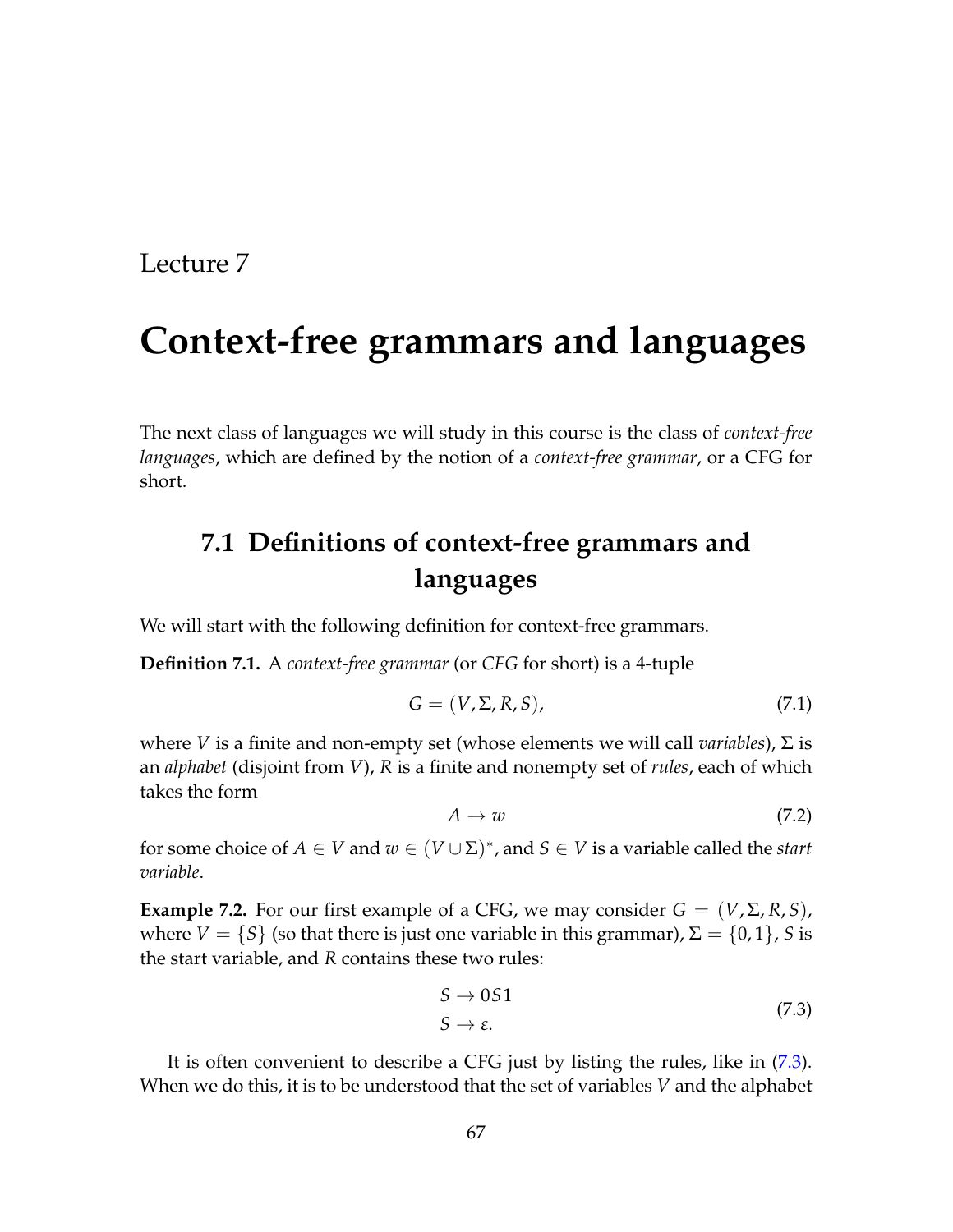$\Sigma$  are determined implicitly: the variables are the capital letters appearing on the left-hand side of the rules and the alphabet contains the symbols on the right-hand side of the rules that are left over. Moreover, the start variable is understood to be the variable appearing on the left-hand side of the first rule that is listed. Note that these are just conventions that allow us to save time, and you could simply list each of the elements *V*, Σ, *R*, and *S* if it was likely that the conventions would cause confusion.

Every context-free grammar  $G = (V, \Sigma, R, S)$  *generates* a language  $L(G) \subseteq \Sigma^*$ . Informally speaking, this is the language consisting of *all* strings that can be obtained by the following process:

- 1. Write down the start variable *S*.
- 2. Repeat the following steps any number of times:
	- 2.1 Choose any rule  $A \rightarrow w$  from R.
	- 2.2 Within the string of variables and alphabet symbols you currently have written down, replace any instance of the variable *A* with the string *w*.
- 3. If you are eventually left with a string of the form  $x \in \Sigma^*$ , so that no variables remain, then stop. The string *x* has been obtained by the process, and is therefore among the strings generated by *G*.

<span id="page-1-1"></span>**Example 7.3.** The CFG *G* described in Example [7.2](#page-0-1) generates the language

<span id="page-1-0"></span>
$$
\text{SAME} = \{0^n 1^n : n \in \mathbb{N}\}. \tag{7.4}
$$

This is because we begin by writing down the start variable *S*, then we choose one of the two rules and perform the replacement in the only way possible: there will always be a single variable *S* in the middle of the string, and we replace it either by 0*S*1 or by *ε*. The process ends precisely when we choose the rule  $S \rightarrow \varepsilon$ , and depending on how many times we chose the rule  $S \rightarrow 0S1$  we obtain one of the strings

$$
\varepsilon, 01, 0011, 000111, \ldots \tag{7.5}
$$

and so on. The set of all strings that can possibly be obtained is therefore given by [\(7.4\)](#page-1-0).

The description of the process through which the language generated by a CFG is determined provides an intuitive, human-readable way to explain this concept, but it is not very satisfying from a mathematical viewpoint. We would prefer a definition based on sets, functions, and so on (rather than one that refers to "writing down" variables, for instance). One way to define this notion mathematically begins with the specification of the *yields relation* of a grammar that captures the notion of performing a substitution.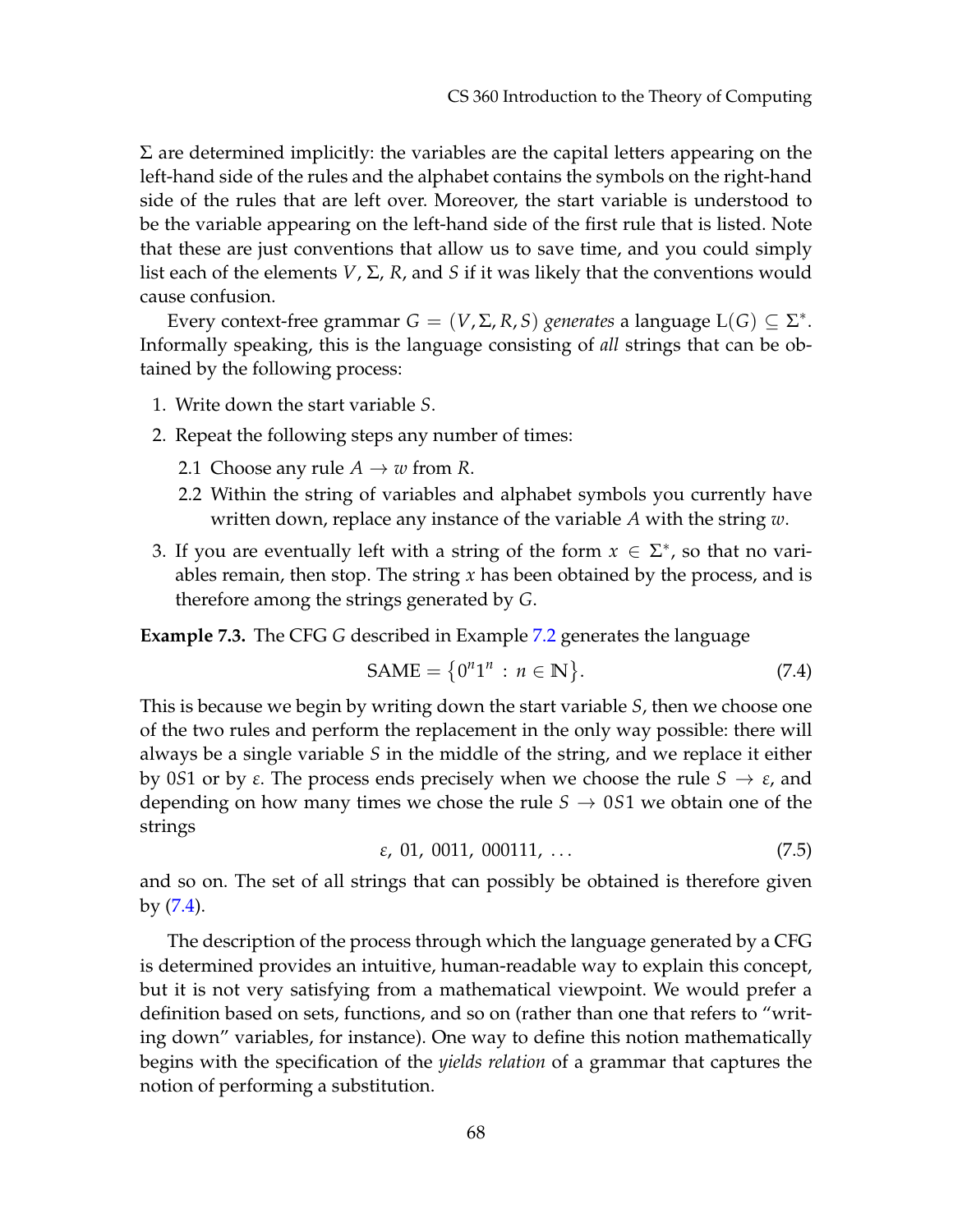**Definition 7.4.** Let  $G = (V, \Sigma, R, S)$  be a context-free grammar. The *yields relation* defined by *G* is a relation defined for pairs of strings over the alphabet  $V \cup \Sigma$  as follows:

$$
uAv \Rightarrow_G uwv \tag{7.6}
$$

for every choice of strings  $u, v, w \in (V \cup \Sigma)^*$  and a variable  $A \in V$ , provided that the rule  $A \to w$  is included in R.<sup>[1](#page-2-0)</sup>

The interpretation of this relation is that  $x \Rightarrow_G y$ , for  $x, y \in (V \cup \Sigma)^*$ , when it is possible to replace one of the variables appearing in *x* according to one of the rules of *G* in order to obtain *y*.

It will also be convenient to consider the reflexive transitive closure of this relation, which is defined as follows.

**Definition 7.5.** Let  $G = (V, \Sigma, R, S)$  be a context-free grammar. For any two strings  $x, y \in (V \cup \Sigma)^*$  one has that

$$
x \stackrel{*}{\Rightarrow}_G y \tag{7.7}
$$

if there exists a positive integer *m* and strings  $z_1, \ldots, z_m \in (V \cup \Sigma)^*$  such that

1.  $x = z_1$ , 2.  $y = z_m$ , and 3.  $z_k \Rightarrow_G z_{k+1}$  for every  $k \in \{1, ..., m-1\}$ .

In this case, the interpretation of this relation is that  $x \stackrel{*}{\Rightarrow}_G y$  holds when it is possible to transform *x* into *y* by performing zero or more substitutions according to the rules of *G*.

When a CFG *G* is fixed or can be safely taken as implicit, we will sometimes write  $\Rightarrow$  rather than  $\Rightarrow$  *<sub>G</sub>*, and likewise for the starred version.

We can now use the relation just defined to formally define the language generated by a given context-free grammar.

**Definition 7.6.** Let  $G = (V, \Sigma, R, S)$  be a context-free grammar. The *language generated* by *G* is

$$
L(G) = \{ x \in \Sigma^* : S \stackrel{*}{\Rightarrow}_G x \}. \tag{7.8}
$$

If  $x \in L(G)$  for a CFG  $G = (V, \Sigma, R, S)$ , and  $z_1, \ldots, z_m \in (V \cup \Sigma)^*$  is a sequence of strings for which  $z_1 = S$ ,  $z_m = x$ , and  $z_k \Rightarrow_G z_{k+1}$  for all  $k \in \{1, \ldots, m-1\}$ , then

<span id="page-2-0"></span> $1$  Recall that a relation is a subset of a Cartesian product of two sets. In this case, the relation is the subset  $\{(uAv, uww) : u, v, w \in (V \cup \Sigma)^*, A \in V$ , and  $A \to w$  is a rule in R}. The notation  $uAv \Rightarrow_G u wv$  is a more readable way of indicating that the pair  $(uAv, u wv)$  is an element of the relation.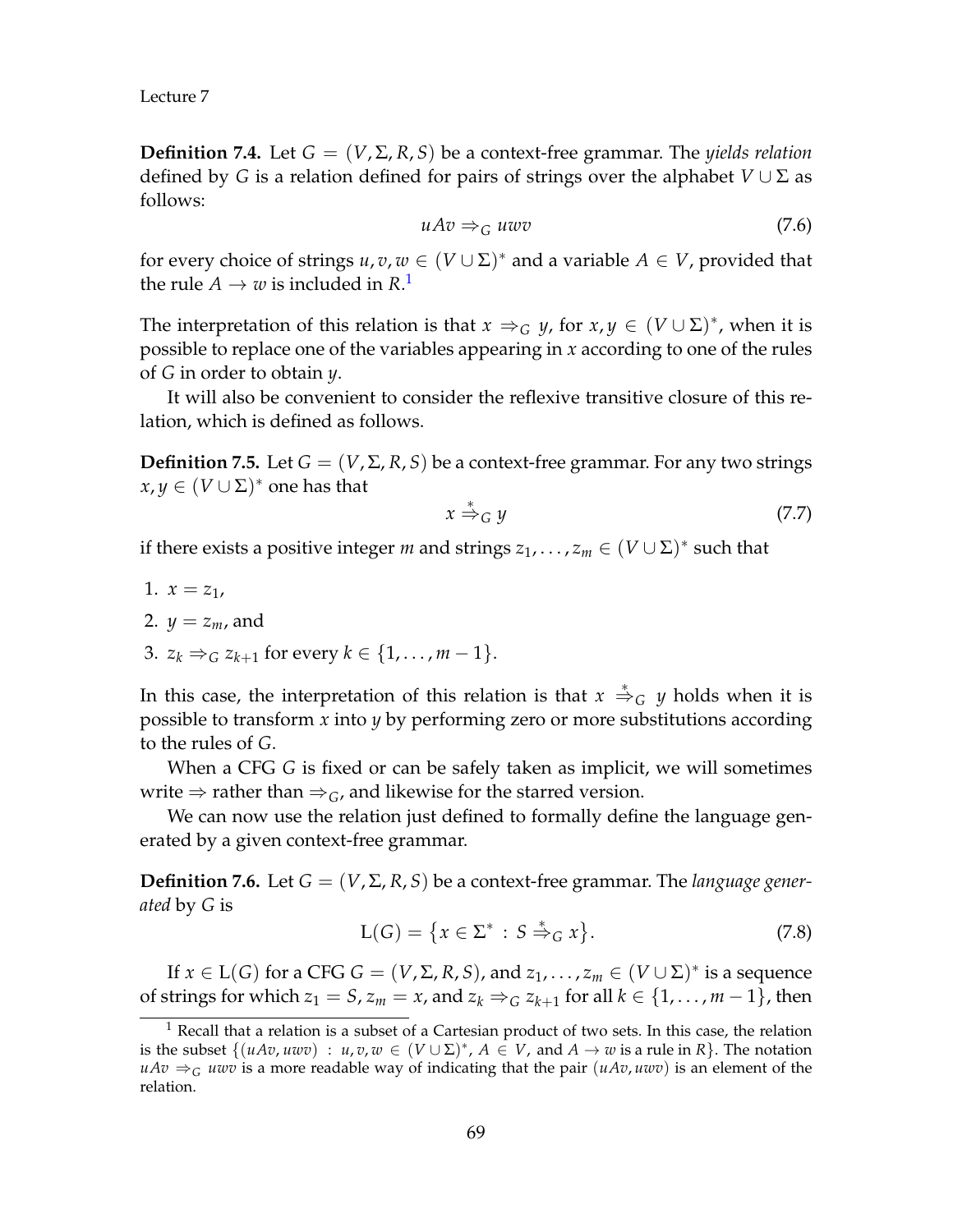the sequence  $z_1, \ldots, z_m$  is said to be a *derivation* of *x*. If you unravel the definitions above, it becomes clear that there must (of course) exist at least one derivation for every string  $x \in L(G)$ , but in general there might be more than one derivation of a given string  $x \in L(G)$ .

Finally, we define the class of *context-free languages* to be those languages that are generated by context-free grammars.

**Definition 7.7.** Let  $\Sigma$  be an alphabet and let  $A \subseteq \Sigma^*$  be a language. The language *A* is *context free* if there exists a context-free grammar *G* such that  $L(G) = A$ .

**Example 7.8.** The language SAME is a context-free language, as has been established in Example [7.3.](#page-1-1)

### **7.2 Examples of context-free grammars and languages**

We have seen one example of a context-free language so far: SAME. Let us now consider a few more examples.

#### **Basic examples**

**Example 7.9.** The language

$$
PAL = \{w \in \Sigma^* : w = w^R\}
$$
\n
$$
(7.9)
$$

over the alphabet  $\Sigma = \{0, 1\}$ , which we first encountered in Lecture [5,](#page--1-0) is context free. (In fact this is true for any choice of an alphabet Σ, but let us stick with the binary alphabet for now for simplicity). To verify that this language is context free, it suffices to exhibit a context-free grammar that generates it. Here is one that works:

$$
S \rightarrow 0S0
$$
  
\n
$$
S \rightarrow 1S1
$$
  
\n
$$
S \rightarrow 0
$$
  
\n
$$
S \rightarrow 1
$$
  
\n
$$
S \rightarrow \varepsilon
$$
  
\n(7.10)

We often use a short-hand notation for describing grammars in which the same variable appears on the left-hand side of multiple rules, as is the case for the grammar described in the previous example. The short-hand notation is to write the variable on the left-hand side and the arrow just once, and to draw a vertical bar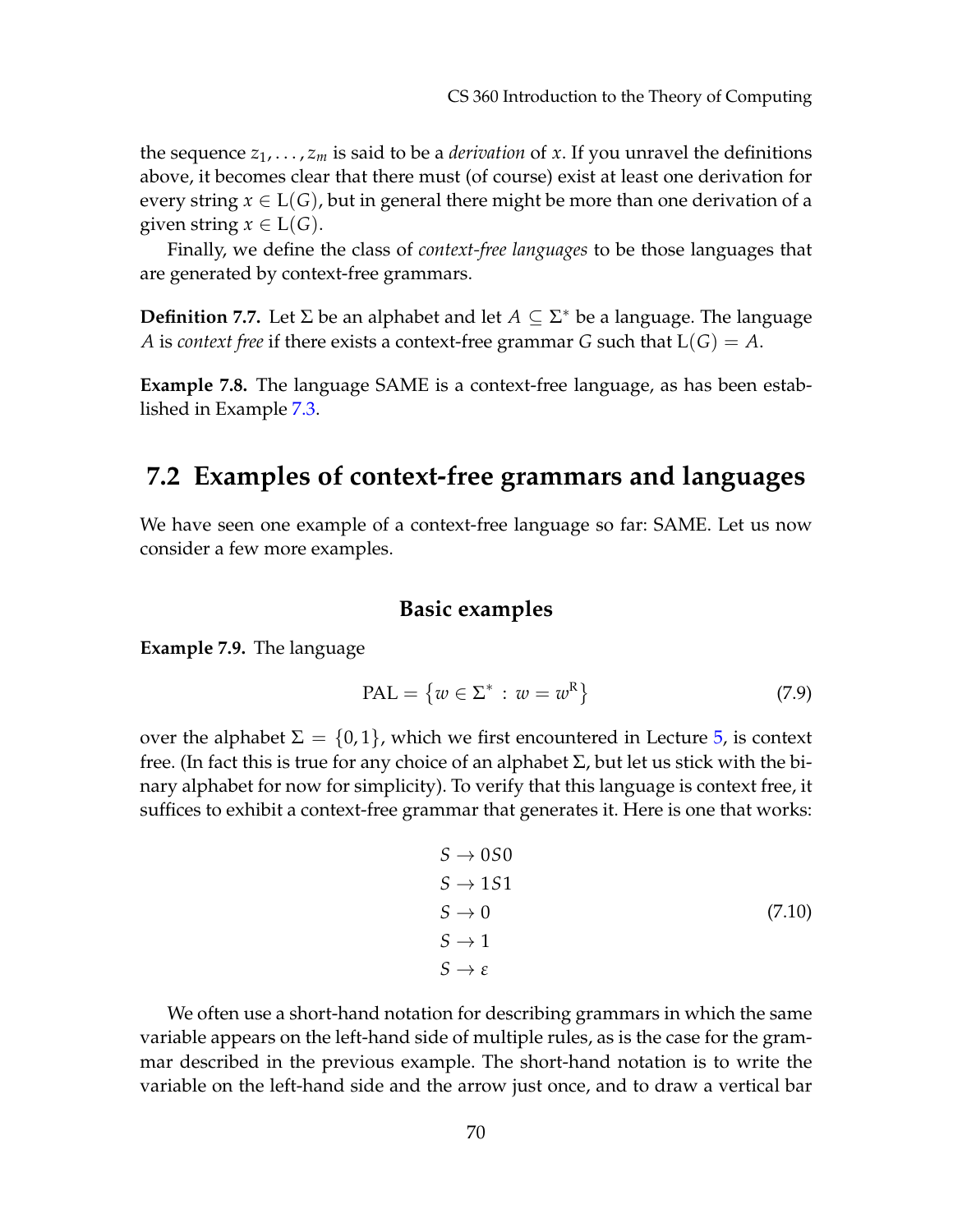(which can be read as "or") among the possible alternatives for the right-hand side like this:

$$
S \to 0S0 \mid 1S1 \mid 0 \mid 1 \mid \varepsilon \tag{7.11}
$$

When you use this short-hand notation when you are writing by hand, such as on an exam, be sure to make your bars tall enough so that they are easily distinguished from 1s.

Sometimes it is easy to see that a particular CFG generates a given language for instance, I would consider this to be obvious in the case of the previous example. In other cases it can be more challenging, or even impossibly difficult, to verify that a particular grammar generates a particular language. The next example illustrates a case in which such a verification is nontrivial.

**Example 7.10.** Let  $\Sigma = \{0, 1\}$  be the binary alphabet, and define a language  $A \subseteq \Sigma^*$ as follows:

$$
A = \{ w \in \Sigma^* : |w|_0 = |w|_1 \}. \tag{7.12}
$$

Here we are using a convenient notation:  $|w|_0$  denotes the number of times the symbol 0 appears in *w*, and similarly  $|w|_1$  denotes the number of times the symbol 1 appears in *w*. The language *A* therefore contains all binary strings having the same number of 0s and 1s. This is a context-free language, as it is generated by this context-free grammar:

$$
S \to 0S1S \mid 1S0S \mid \varepsilon. \tag{7.13}
$$

Now, it is clear that every string generated by this grammar, which we will call *G*, is contained in *A*: we begin any derivation with the variable *S* alone, so there are an equal number of 0s and 1s at the start (zero of each, to be precise), and every rule maintains this property as an invariant.

On the other hand, it is not immediately obvious that every element of *A* can be generated by *G*. Let us prove that this is indeed the case.

**Claim 7.11.**  $A \subseteq L(G)$ .

*Proof.* Let  $w \in A$  be a string contained in A and let  $n = |w|$ . We will prove that  $w \in L(G)$  by (strong) induction on *n*.

The base case is  $n = 0$ , which means that  $w = \varepsilon$ . We have that  $S \Rightarrow_G \varepsilon$  represents a derivation of *ε*, and therefore *w* ∈ L(*G*).

For the induction step, we assume that  $n \geq 1$ , and the hypothesis of induction is that  $x \in L(G)$  for every string  $x \in A$  with  $|x| < n$ . Our goal is to prove that G generates *w*. Let us write

$$
w = a_1 \cdots a_n \tag{7.14}
$$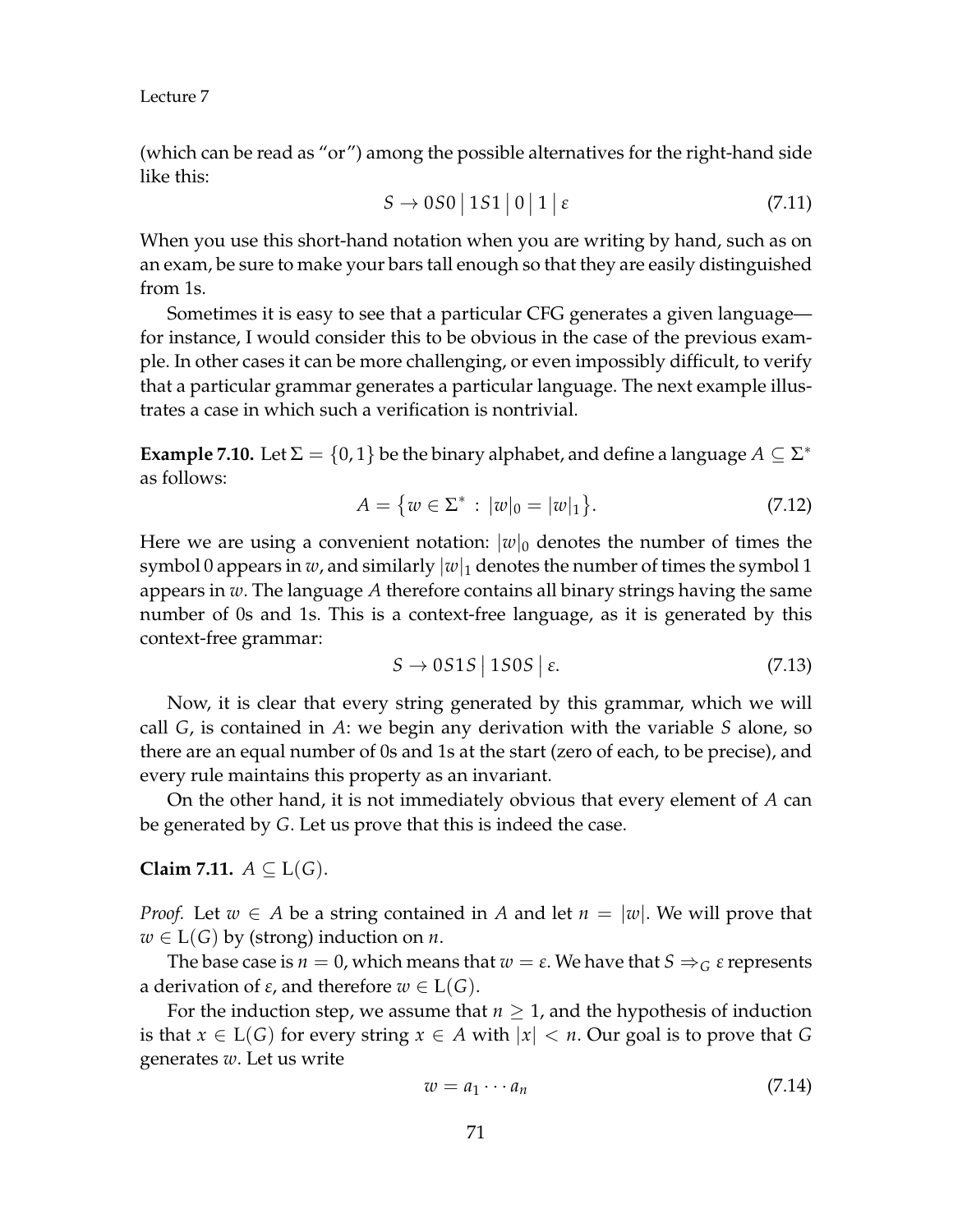for  $a_1, \ldots, a_n \in \Sigma$ . We have assumed that  $w \in A$ , and therefore

$$
|a_1 \cdots a_n|_0 = |a_1 \cdots a_n|_1. \tag{7.15}
$$

Next, let  $m \in \{1, \ldots, n\}$  be the *minimum* value for which

<span id="page-5-0"></span>
$$
|a_1 \cdots a_m|_0 = |a_1 \cdots a_m|_1; \tag{7.16}
$$

we know that this equation is satisfied when  $m = n$ , and there might be a smaller value of *m* that works. We will now prove that  $a_1 \neq a_m$ .

The fact that  $a_1 \neq a_m$  follows from a proof by contradiction. Toward this goal, assume  $a_1 = a_m$ , and define

$$
N_k = |a_1 \cdots a_k|_1 - |a_1 \cdots a_k|_0 \tag{7.17}
$$

for every  $k \in \{1, \ldots, m\}$ . We know that  $N_m = 0$  because equation [\(7.16\)](#page-5-0) is satisfied. Moreover, using the assumption  $a_1 = a_m$ , we observe the equations

$$
|a_1 \cdots a_m|_1 = |a_1 \cdots a_{m-1}|_1 + |a_m|_1 = |a_1 \cdots a_{m-1}|_1 + |a_1|_1
$$
  
\n
$$
|a_1 \cdots a_m|_0 = |a_1 \cdots a_{m-1}|_0 + |a_m|_0 = |a_1 \cdots a_{m-1}|_0 + |a_1|_0,
$$
\n(7.18)

and conclude that

$$
N_m = N_{m-1} + N_1 \tag{7.19}
$$

by subtracting the second equation from the first. Therefore, because  $N_m = 0$  and *N*<sub>1</sub> is nonzero, it must be that  $N_{m-1}$  is also nonzero, and more importantly  $N_1$  and *Nm*−<sup>1</sup> must have opposite sign. However, because consecutive values of *N<sup>k</sup>* must always differ by 1 and can only take integer values, we conclude that there must exist a choice of *k* in the range  $\{2, \ldots, m-2\}$  for which  $N_k = 0$ , for otherwise it would not be possible for  $N_1$  and  $N_{m-1}$  to have opposite sign. This, however, is in contradiction with *m* being the minimum value for which [\(7.16\)](#page-5-0) holds. We have therefore proved that  $a_1 \neq a_m$ .

At this point it is possible to describe a derivation for *w*. We have  $w = a_1 \cdots a_n$ , and we have that

$$
|a_1 \cdots a_m|_0 = |a_1 \cdots a_m|_1 \quad \text{and} \quad a_1 \neq a_m \tag{7.20}
$$

for some choice of  $m \in \{1, \ldots, n\}$ . We conclude that

$$
|a_2 \cdots a_{m-1}|_0 = |a_2 \cdots a_{m-1}|_1 \text{ and } |a_{m+1} \cdots a_n|_0 = |a_{m+1} \cdots a_n|_1. \qquad (7.21)
$$

By the hypothesis of induction it follows that

$$
S \stackrel{*}{\Rightarrow}_G a_2 \cdots a_{m-1} \quad \text{and} \quad S \stackrel{*}{\Rightarrow}_G a_{m+1} \cdots a_n. \tag{7.22}
$$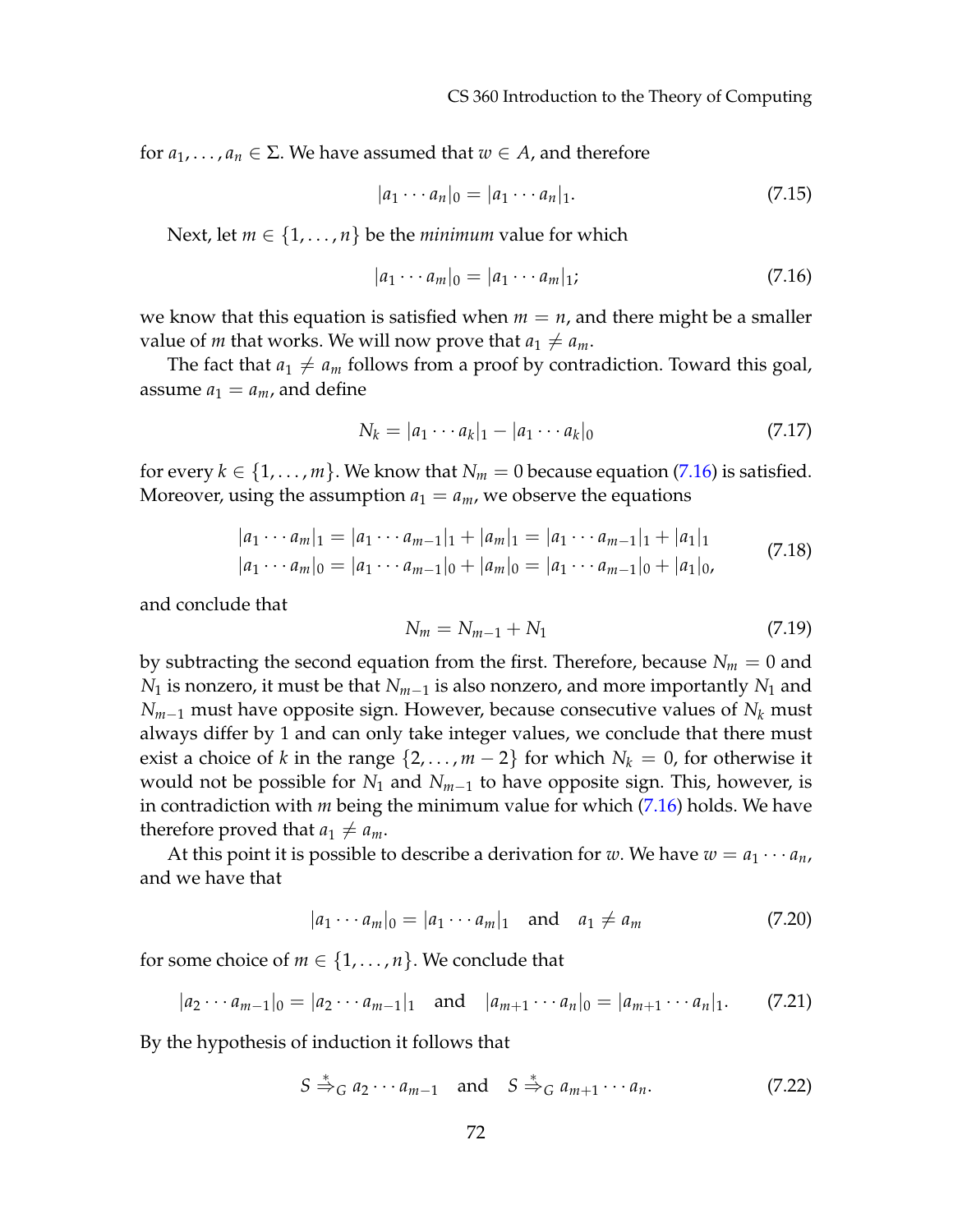Therefore the string *w* satisfies

$$
S \Rightarrow_G 0S1S \stackrel{*}{\Rightarrow}_G 0a_2 \cdots a_{m-1} 1a_{m+1} \cdots a_n = w \tag{7.23}
$$

 $(in case a_1 = 0 and a_m = 1)$  or

$$
S \Rightarrow_G 1S0S \stackrel{*}{\Rightarrow}_G 1a_2 \cdots a_{m-1} 0a_{m+1} \cdots a_n = w \tag{7.24}
$$

(in case  $a_1 = 1$  and  $a_m = 0$ ). We have proved that  $w \in L(G)$  as required.  $\Box$ 

Here is another example that is related to the previous one. It is an important example and we will refer to it from time to time throughout the course.

**Example 7.12.** Consider the alphabet  $\Sigma = \{(.)\}$ . That is, we have two symbols in this alphabet: left-parenthesis and right-parenthesis.

To say that a string *w* over the alphabet Σ is *properly balanced* means that by repeatedly removing the substring ( ), you can eventually reach *ε*. More intuitively speaking, a string over  $\Sigma$  is properly balanced if it would make sense to use this pattern of parentheses in an ordinary arithmetic expression (ignoring everything besides the parentheses). These are examples of properly balanced strings:

$$
(()())))
$$
,  $(()()))$ ,  $(())$ , and  $\varepsilon$ . (7.25)

These are examples of strings that are not properly balanced:

$$
(((\t)(\t), \t and \t))\t(\t. \t(7.26)
$$

Now define a language

$$
BAL = \{ w \in \Sigma^* : w \text{ is properly balanced} \}. \tag{7.27}
$$

The language BAL is context free; here is a simple CFG that generates it:

$$
S \to (S)S \mid \varepsilon. \tag{7.28}
$$

See if you can convince yourself that this CFG indeed generates BAL!

#### **A more advanced example**

Sometimes it is more challenging to come up with a context-free grammar for a given language. The following example concerns one such language.